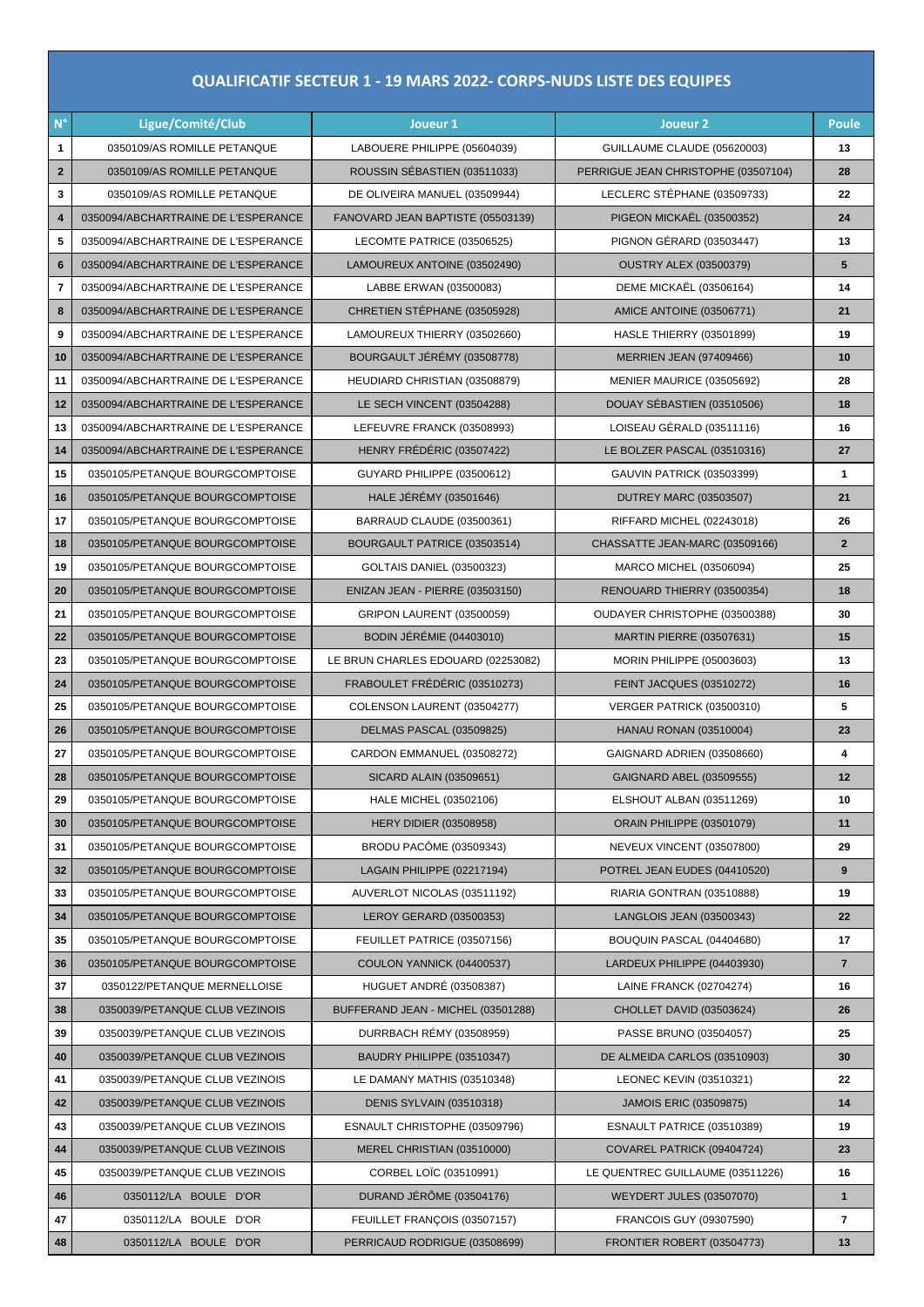| 49  | 0350112/LA BOULE D'OR           | CORRE SÉBASTIEN (03504380)         | CORRE PASCAL (03504049)               | 3              |
|-----|---------------------------------|------------------------------------|---------------------------------------|----------------|
| 50  | 0350112/LA BOULE D'OR           | TAUZIN RÉMY (03509375)             | BERTILLE FRÉDÉRIC (03508686)          | 15             |
| 51  | 0350112/LA BOULE D'OR           | TRONCI EMMANUEL (05706250)         | PINSARD JEAN-RENÉ (03508988)          | 4              |
| 52  | 0350071/OC MONTAUBAN            | CHEVALIER JEAN MARC (03502863)     | GOUGAULT PASCAL (03503957)            | 19             |
| 53  | 0350071/OC MONTAUBAN            | DELAUNAY JEAN-PAUL (03509708)      | LEMARIGNER MICKAEL (03501667)         | 25             |
| 54  | 0350071/OC MONTAUBAN            | HAMARD FABRICE (03501674)          | RIOCHE OLIVIER (03502414)             | 26             |
| 55  | 0350071/OC MONTAUBAN            | <b>BLOT ANTOINE (03508227)</b>     | <b>BECEL MICHEL (03501658)</b>        | 23             |
| 56  | 0350087/PETANQUE CORNUSIENNE    | LOUVEL SERGE (03504244)            | LECOUPANEC VINCENT ROBERT (03509366)  | 27             |
| 57  | 0350087/PETANQUE CORNUSIENNE    | FRALEU JOSEPH (03511015)           | JOUANOLLE YANNICK (03510865)          | 7              |
| 58  | 0350087/PETANQUE CORNUSIENNE    | SOUET STÉPHANE (03587648)          | HARELLE PIERRICK (03509840)           | 6              |
| 59  | 0350063/PETANQUE MONTFORTAISE   | MOREL CLAUDE (03507393)            | LE CHAIX ERIC (03505256)              | 20             |
| 60  | 0350063/PETANQUE MONTFORTAISE   | DEMAY THOMAS (03503737)            | LABORDE STEPHANE (09113763)           | 28             |
| 61  | 0350063/PETANQUE MONTFORTAISE   | DELAUNAY PIERRE (03506512)         | ARIRA FRANCIS (03509176)              | 3              |
| 62  | 0350063/PETANQUE MONTFORTAISE   | GUILLOU JEAN-MICHEL (03508290)     | LAPLACE RODOLPHE (03508853)           | 8              |
| 63  | 0350063/PETANQUE MONTFORTAISE   | GUILLOU YANNICK (03508292)         | GANDIN CHRISTOPHE (03501590)          | 27             |
| 64  | 0350063/PETANQUE MONTFORTAISE   | DONVAL ERIC (02904165)             | LE BARS NICOLAS (03508569)            | 14             |
| 65  | 0350063/PETANQUE MONTFORTAISE   | GUILLOU LIONEL (02901864)          | BLANCHET DAVID (04404684)             | 24             |
| 66  | 0350063/PETANQUE MONTFORTAISE   | CIARAVINO CHRISTIAN (03503001)     | <b>SALIOT PATRICK (03510326)</b>      | 6              |
| 67  | 0350063/PETANQUE MONTFORTAISE   | <b>GUEMENE DAVID (04400213)</b>    | LE BORGNE MICKAËL (02900925)          | 1              |
| 68  | 0350063/PETANQUE MONTFORTAISE   | <b>MURY ANTHONY (03501626)</b>     | BRETHOME ALEXANDRE (03507275)         | 22             |
| 69  | 0350063/PETANQUE MONTFORTAISE   | MOLLO MICHEL (05605104)            | GANDIN MICHEL (03501581)              | 11             |
| 70  | 0350063/PETANQUE MONTFORTAISE   | JOULAIN JEAN-MICHEL (04502237)     | GELLIOT CÉDRIC (03511143)             | $\overline{2}$ |
| 71  | 0350063/PETANQUE MONTFORTAISE   | ROTARD JEAN MICHEL (03505969)      | SCORNET BENOIT (02903964)             | 26             |
| 72  | 0350063/PETANQUE MONTFORTAISE   | HOURDEAU BERNARD (04412187)        | WEBER CHRISTOPHE (03507618)           | 12             |
| 73  | 0350063/PETANQUE MONTFORTAISE   | LE MENN PATRICK (03509717)         | CHESNAIS CORENTIN (03509285)          | 25             |
| 74  | 0350063/PETANQUE MONTFORTAISE   | BOHUON SÉBASTIEN (03506070)        | PIEDERRIERE ERIC (03510325)           | 30             |
| 75  | 0350063/PETANQUE MONTFORTAISE   | DUFROST DANIEL (03506626)          | MANE DAMIEN (07002720)                | 7              |
| 76  | 0350063/PETANQUE MONTFORTAISE   | LE VACHER MICHEL (03506712)        | LE BARS GWENDAL (03508931)            | 17             |
| 77  | 0350063/PETANQUE MONTFORTAISE   | RATTINA ANTOINE (03501596)         | <b>DENAIS PIERRE (03505726)</b>       | 29             |
| 78  | 0350107/US LAILLE PETANQUE      | <b>MOLINA JEAN (03506937)</b>      | LECLERE ARNAUD (03506302)             | 18             |
| 79  | 0350107/US LAILLE PETANQUE      | LAURENT ERIC (03509218)            | PETITPAS DAVID (03510363)             | 21             |
| 80  | 0350107/US LAILLE PETANQUE      | KERVELLA STÉPHANE (03509685)       | FAGOT PATRICK (03510631)              | 17             |
| 81  | 0350107/US LAILLE PETANQUE      | RAMONET JEAN CHRISTOPHE (03510068) | GAUTIER MICHEL (03505265)             | 20             |
| 82  | 0350107/US LAILLE PETANQUE      | MARTINEAU CHRISTOPHE (03509428)    | ROUAUD STÉPHANE (03511191)            | 5              |
| 83  | 0350028/USGMMESSAC PETANQUE     | PERAN CLAUDE (02903313)            | MILLERAND JEAN MARIE (09400555)       | 12             |
| 84  | 0350028/USGMMESSAC PETANQUE     | BOULEUX FRANCIS (03508706)         | COMMERGNAT JOËL (03510243)            | $\mathbf{1}$   |
| 85  | 0350028/USGMMESSAC PETANQUE     | LANGLAIS VENCESLAS (03506538)      | BRIANTAIS STÉPHANE (03508822)         | 11             |
| 86  | 0350028/USGMMESSAC PETANQUE     | <b>GUELE JEAN PAUL (03510302)</b>  | COCHARD DOMINIQUE (03509554)          | 9              |
| 87  | 0350096/BRUZ PETANQUE           | ARNAUD STÉPHANE (03510352)         | ROUILLE CLAUDE (03505813)             | 11             |
| 88  | 0350096/BRUZ PETANQUE           | BODRUG ALEXANDRE (03510237)        | <b>TRUEL THIERRY (03508602)</b>       | 4              |
| 89  | 0350096/BRUZ PETANQUE           | STINEAU YVON (03502020)            | MARTIN SERGE OLIVIER (03555817)       | 29             |
| 90  | 0350096/BRUZ PETANQUE           | GARREAU VINCENT (03504815)         | HALE JOHAN (03508666)                 | 12             |
| 91  | 0350096/BRUZ PETANQUE           | VOLLET NICOLAS (07608818)          | GERNIGON PHILIPPE (03500320)          | 9              |
| 92  | 0350096/BRUZ PETANQUE           | WLODARCZAK BRUNO (03503647)        | COUANON DOMINIQUE (03501999)          | 21             |
| 93  | 0350096/BRUZ PETANQUE           | BERTHELOT EMMANUEL (03538811)      | PODEVIN JEAN MARC (03510459)          | 8              |
| 94  | 0350096/BRUZ PETANQUE           | DELAUNAY LAURENT (05306102)        | <b>BECHU JEAN - PIERRE (03503690)</b> | 28             |
| 95  | 0350096/BRUZ PETANQUE           | DAVOINE PASCAL (03506570)          | BOUREAU MICKAEL (03508610)            | 18             |
| 96  | 0350110/PETANQUE MEVENNAISE     | <b>BRIAND MICHEL (03505453)</b>    | VADET MARCEL (03509856)               | 10             |
| 97  | 0350059/AOP SC LE RHEU PETANQUE | LEMAIRE BENOIT (00204002)          | LAURET ZICO (03509194)                | 8              |
| 98  | 0350059/AOP SC LE RHEU PETANQUE | LAURET RICHARD (03508809)          | RAJAONA HAJANIRINA (97405500)         | 24             |
| 99  | 0350079/US SAINT GILLES         | <b>DETOC PASCAL (03505996)</b>     | LOYER SÉBASTIEN (03509376)            | 2              |
| 100 | 0350033/PETANQUE REDONNAISE     | MERIAIS AURÉLIEN (03505857)        | <b>GUERIN DIDIER (03503960)</b>       | 9              |